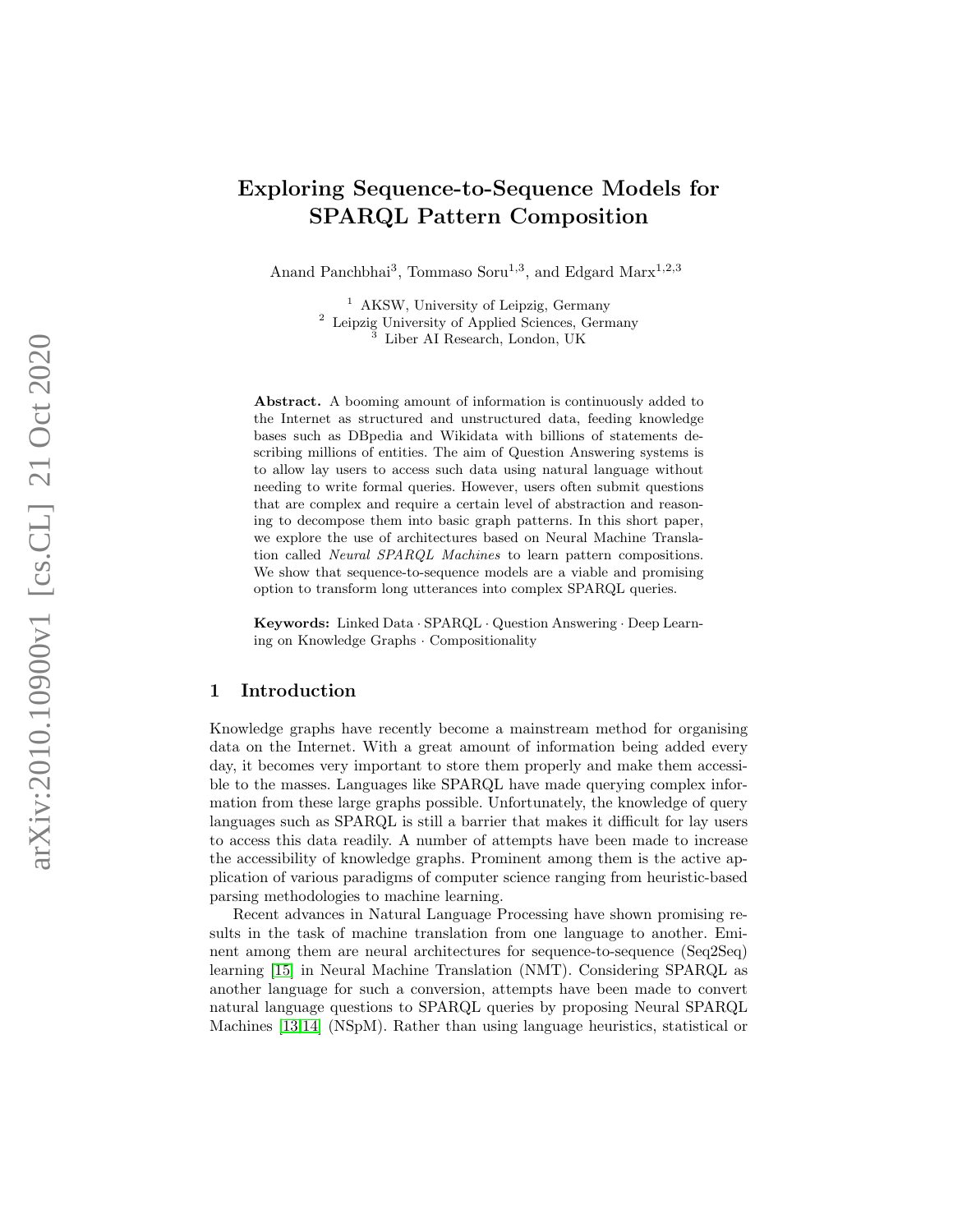2 Panchbhai et al.

handcrafted models, NSpM completely rely on the ability of the NMT models. The architecture majorly comprises of 3 components (i.e., generator, learner, and interpreter), and its modular nature allows the use of different NMT models [\[13\]](#page-7-1).

This paper tries to answer the problem of Knowledge Graph Question Answering (KGQA) from a fundamental perspective. We build upon the NSpM architecture to tackle 2 main research questions:

(RQ1) Can we employ Seq2Seq models to learn SPARQL pattern compositions?

(RQ2) Targeting compositionality, what is the best configuration for a NSpM to maximise the translation accuracy?

To address the first question, we start by augmenting the template generation methodology proposed for the NSpM model in [\[14\]](#page-7-2). This is followed up with an analysis of compositional questions. This analysis will help gauge the competence of NMT models to learn SPARQL pattern compositions. In the later sections, we will lay out the best configuration for NSpM to maximise its translation performance. We released all code and data used in the experiments.[4](#page-1-0)

## 2 Related Work

Many approaches have tried to tackle the challenge of KGQA. In a number of these approaches, an attempt is made to retrieve the answers in the form of triple stores [\[17,](#page-7-3)[11,](#page-7-4)[5\]](#page-7-5). Questions can be asked in a variety of forms. Work has been done specific to simple questions pertaining to facts [\[9\]](#page-7-6), basic graph patterns (BGP) [\[11](#page-7-4)[,20\]](#page-7-7) and complex questions [\[17,](#page-7-3)[5\]](#page-7-5). The advent of QA datasets like QALD [\[18,](#page-7-8)[19\]](#page-7-9), LC-QuAD [\[16\]](#page-7-10), and DBNQA [\[6\]](#page-7-11) has accelerated the use of deep learning based techniques for the purpose of KGQA. KQA Pro [\[12\]](#page-7-12) is a relatively new dataset that tries to tackle the problems present in previous QA datasets by using recursive templates and crowd-sourced paraphrasing methods, incorporating compositional reasoning capability in complex KGQA. Some of the entries of challenges like QALD comprise the state of the art in KGQA. The approaches range from a ad-hoc rule-based implementations to end-to-end deep learning pipelines.

WDAqua [\[4\]](#page-6-0) is a rule-based combinatorial system to engender SPARQL queries form natural-language questions. The system is not based on machine learning and does not require any training. ganswer2 [\[23\]](#page-7-13) uses a semantic query graph-based approach to generate SPARQL queries from natural language questions and redefines the problem of conversion of natural language queries to SPARQL as a sub-graph matching problem. It constitutes of 2 stages, where the first stage focuses on understanding the questions and the second stage deals with query evaluation. The approach won the QALD-9 challenge [\[18\]](#page-7-8). Other Seq2Seq architectures have been proposed to target structured QA, however to the best of our knowledge, none of them has tackled the SPARQL compositionality problem in neural approaches [\[8](#page-7-14)[,22,](#page-7-15)[21\]](#page-7-16).

<span id="page-1-0"></span><sup>4</sup> <https://github.com/LiberAI/NSpM/wiki/Compositionality>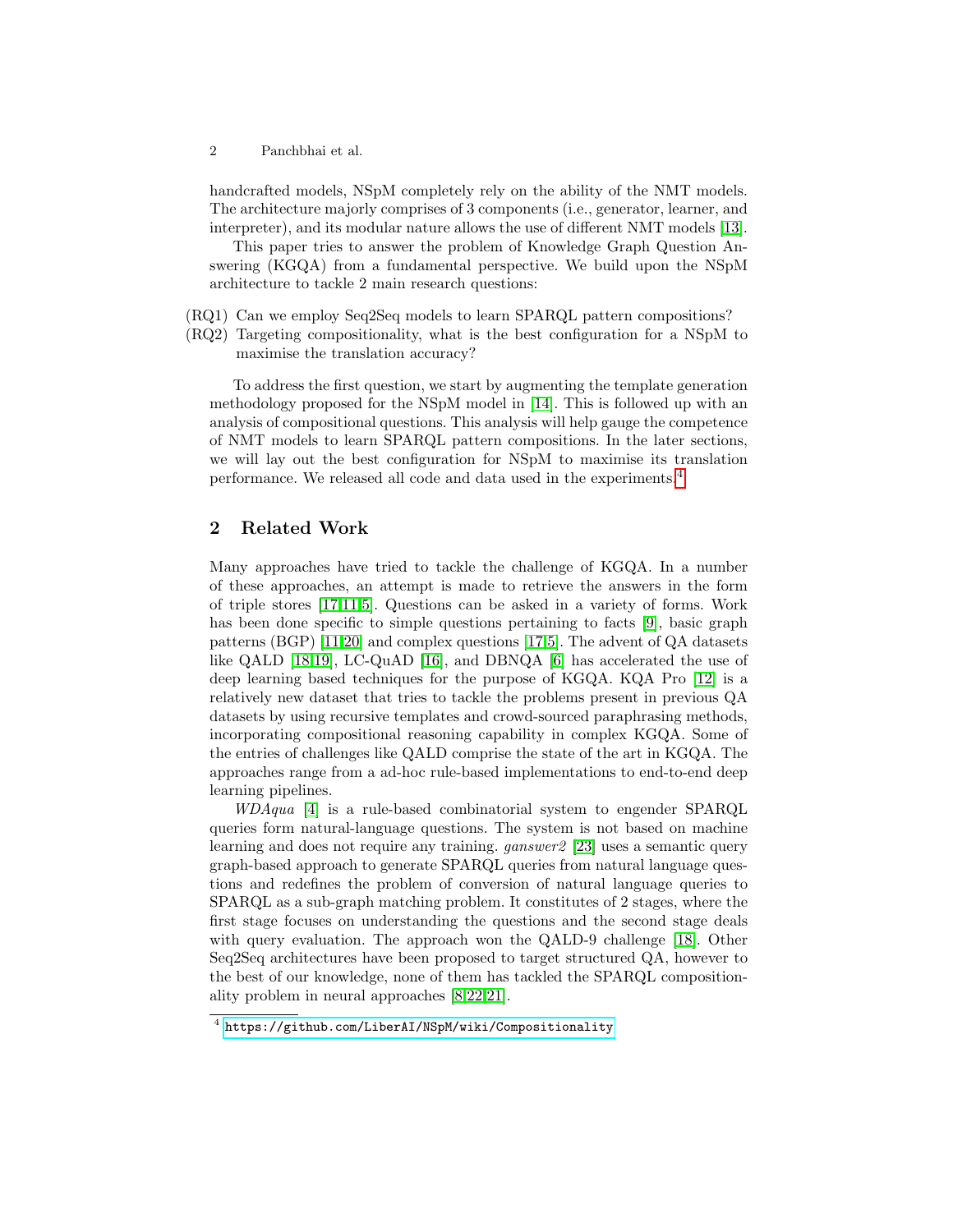# 3 Methodology

### 3.1 Problem statement

We define the problem of SPARQL compositionality from a machine-learning point of view. Given two questions  $a = "When was Barack Obama born?"$  and  $b = "Who was the 44th President of the USA?", their composition  $a \circ b$  is the$ composite question "When was the 44th President of the USA born?".

Let us introduce a set  $X$  of questions

$$
X = \{a_1, b_1, a_1 \circ b_1, \dots, a_{n-1}, b_{n-1}, a_{n-1} \circ b_{n-1}, a_n, b_n\} \tag{1}
$$

mapped to its respective set of queries  $Y$ . The basic problem of compositionality is to be able to predict  $f(a_n \circ b_n)$  by learning  $f : X \to Y$ . In other words, we expect the learning model to generalise on the seen examples  $(X, Y)$  and learn to compose on the unseen example  $a_n \circ b_n$ .

## 3.2 Template generation

The generator is the first part of the NSpM architecture. The training data outputted by the generator is heavily dependent on the structure of the input templates. Manual curation of templates has been carried out in a number of works [\[17,](#page-7-3)[18,](#page-7-8)[14\]](#page-7-2). Part automated and part manual methods powered by crowd sourcing have been used in various versions of the QALD benchmarks, LC-QuAD, and KQA Pro.

This work proposes a completely automated way of generating templates, as it follows a bottom-up approach. A ranking-based method is proposed to ensure that the templates used are natural and germane to the questions asked by general users. The template generation methodology proposed here is for the DBpedia knowledge graph [\[7\]](#page-7-17).

The first step deals with iterating over all the properties of a given class. For each class of the DBpedia ontology, we retrieve metadata such as label, domain, range, and comments.[5](#page-2-0) Based on the properties, questions can be constructed. For instance, *date of birth* is the property of an individual and is represented by dbo:birthDate in DBpedia. Information about all entities having a dbo:birthDate value are fetched using SPARQL queries of the form: SELECT DISTINCT(?a) WHERE { ?a dbo:birthDate [] }. As individual dbr: Barack Obama is one of those entities having a dbo:birthDate value, questions can be framed as What is the date of birth of Barack Obama? with corresponding SPARQL query: SELECT ?x WHERE { dbr:BarackObama dbo:birthDate ?x }. The current question is a very primitive one and has a specific form: What is the  $\langle Property \ name \rangle$  of  $\langle Entity \ name \rangle$ ?. More often than not, users ask more involved questions. Given the structural form of the SPARQL language, a bottom up approach was again adopted to build questions of varying types.

<span id="page-2-0"></span><sup>5</sup> The metadata can be fetched from [http://mappings.dbpedia.org/server/](http://mappings.dbpedia.org/server/ontology/classes/) [ontology/classes/](http://mappings.dbpedia.org/server/ontology/classes/).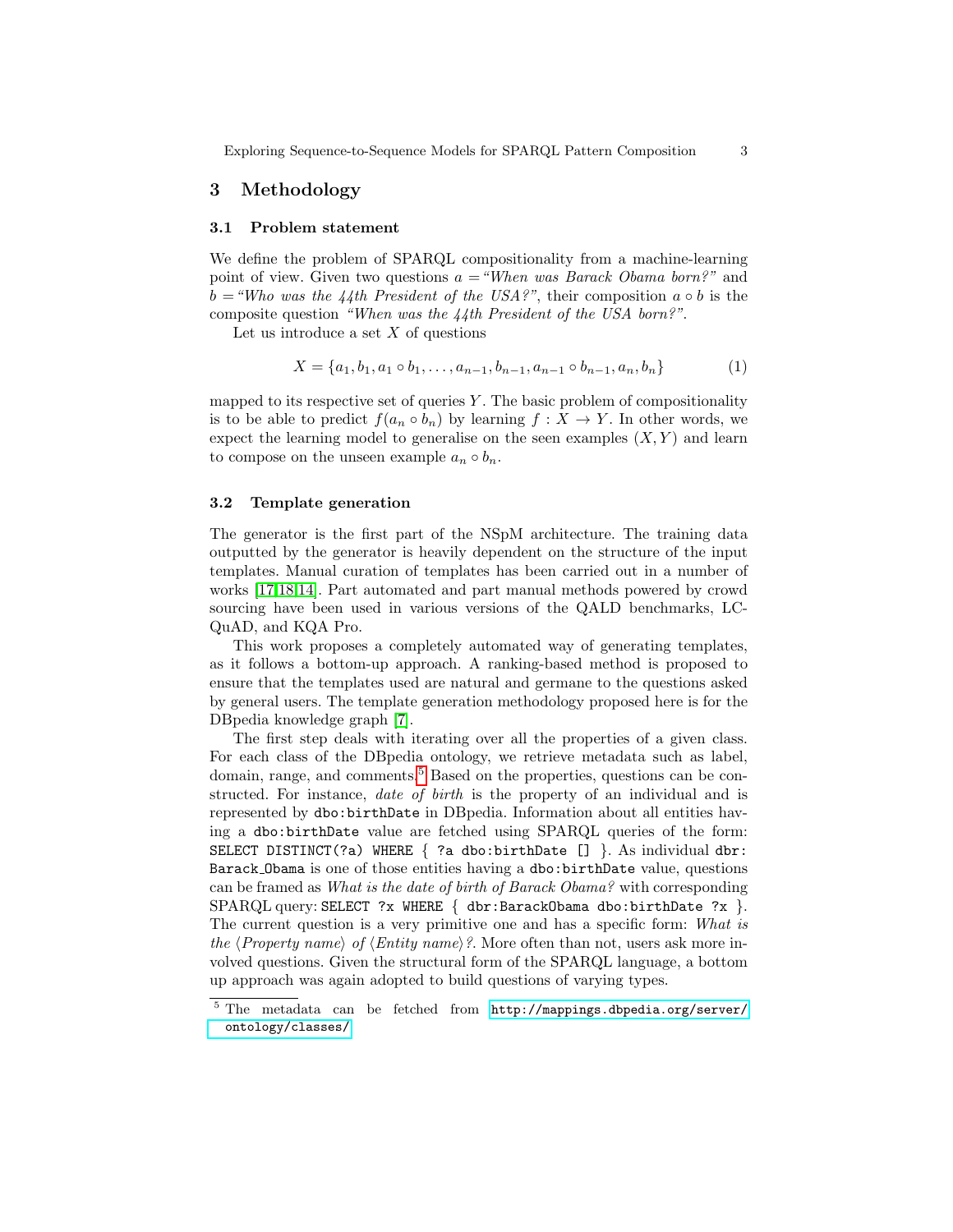#### 4 Panchbhai et al.



<span id="page-3-1"></span>Fig. 1. Attention heat-map of a Neural SPARQL Machines at work. The x-axis contains the natural language question while the y-axis contains the sequence encoding of the corresponding SPARQL query.

Types of questions. SPARQL supports answering conditional questions using conditional operators. Comparative questions are one of the basic types of questions asked as queries. Similarly, other functionalities provided by SPARQL such as LIMIT and OFFSET could be used for creating more complex questions pertaining to aggregational queries and questions containing superlatives. Questions with boolean answers can be answered using the ASK query form. Intuitively, increasingly complex compositional questions can be generated by recursively running the same steps above.

Ranking. On close inspection, we noticed that a number of templates generated felt unnatural. To tackle this issue, we assigned a rank to each template based on a page ranking mechanism on the basis of the hypothesis that the relevance of a template can be determined by the popularity of the corresponding an-swers. The ranking mechanism used here is Subjective Eye3D<sup>[6](#page-3-0)</sup>, which is similar to PageRank [\[10\]](#page-7-18).

The ranking step takes place after the generation and checking of the compatible entities. For example, in the question "What is the date of birth of spouse of  $\langle A \rangle$ ?", the placeholder  $\langle A \rangle$  can be replaced by entity labels (e.g., "Barack") Obama"). Here, dbr:Barack Obama and the required date of birth are the two directly useful entities, whereas the intermediate entity is  $dbr$ :Michelle\_Obama. A damping factor was introduced as the depth of question increased to take the route of getting the answer into consideration. In the previous example, the

<span id="page-3-0"></span> $^6$  <https://github.com/paulhoule/telepath/wiki/SubjectiveEye3D>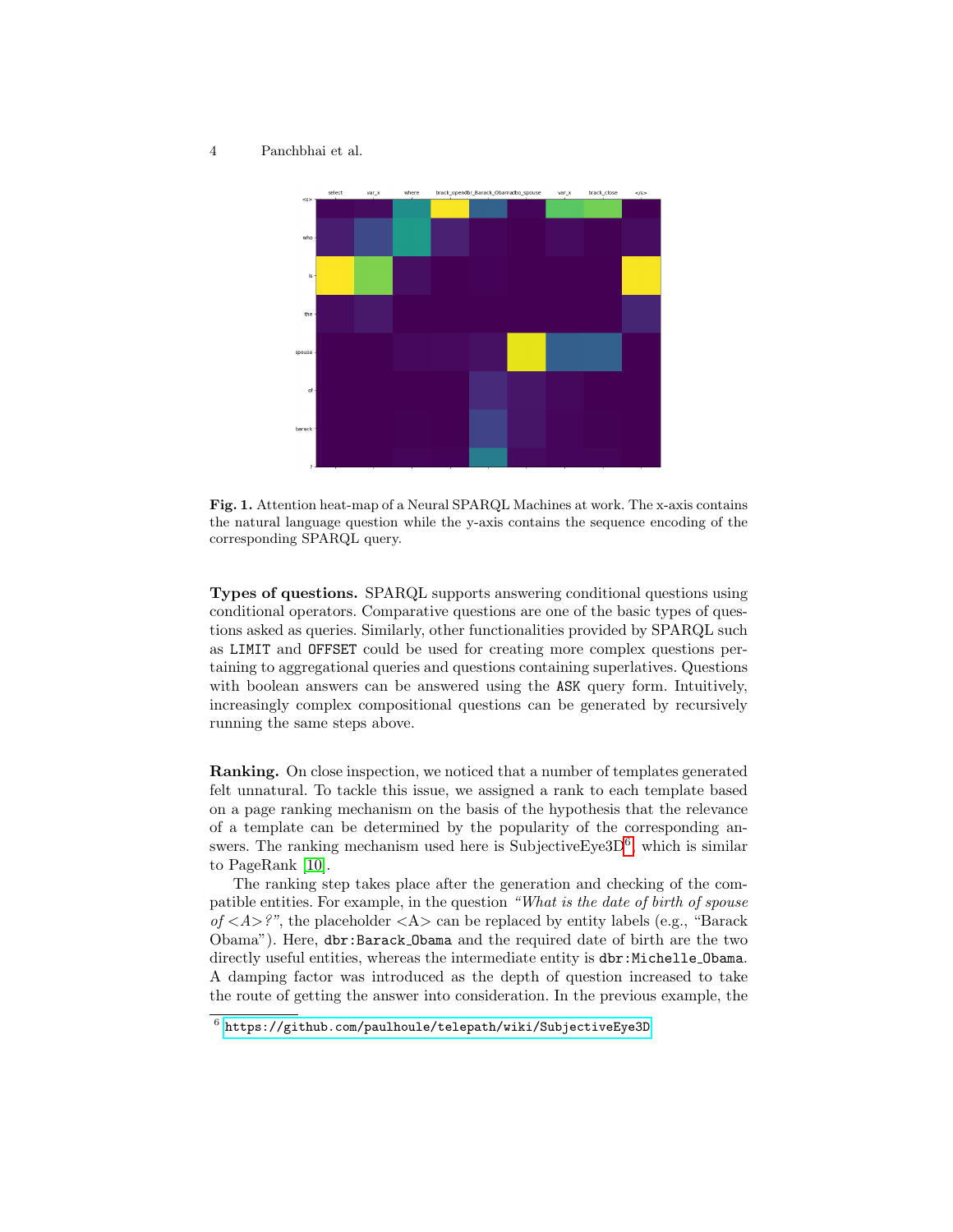route is: dbr:Barack\_Obama  $\rightarrow$  dbr:Michelle\_Obama  $\rightarrow$  dbo:birthDate. 0.85 was selected as a damping factor empirically, following the probability arrived in a similar research done in [\[1\]](#page-6-1). The accumulated scores for a given templates were averaged to get the final rank. The decision to consider a given template is based on a threshold mechanism. The threshold should be decided class-wise and a single general threshold should not be used for all classes, since the pages related to certain classes (e.g., eukaryotes) are viewed less than pages related to others (e.g., celebrities). The relative number of views within eukaryotes-related pages is however useful for the ranking of templates.

## 4 Results and discussion

We employed a parameter search where we varied various parameters of the NSpM architecture. The results obtained are shown in Table [1.](#page-5-0) Due to the sheer size of DBpedia, we selected the subset of entities belonging to the eukaryotes class to carry out our compositionality experiments. Eukaryotes is a large class of DBpedia with 302,686 entities and 2,043 relations.[7](#page-4-0) 169 unique templates were generated by the automatic template generation pipeline, these templates yielded 21,637 unique natural language question-query pairs. The best results for the given dataset were obtained for the configuration of NMT with 2 layers, 128 units, 0.7 dropout, scaled Luong attention and with pre-trained embeddings. Ensuring that the entities were present in the training set for a predetermined number of times also helped boost the translation performance, as previously found in [\[13\]](#page-7-1). Use of attention in the NMT architecture helped the model in it's translation capabilities as is evident from the results present in table [1.](#page-5-0) Figure [1](#page-3-1) depicts the attention weights for a translation of a natural-language question into a sequence encoding a SPARQL query in the form of a heat-map.

For answering the question related to compositionality and the ability of the Seq2Seq NMT model, experiment #1.1 was carried out. As previously introduced, by compositionality here we mean that  $a$  and  $b$  were introduced in the training phase, we test for  $a \circ b$  or  $b \circ a$ . a and b represent the properties or entities. On randomly splitting the dataset thus generated into 80% train, 10% validation and 10% test, we were able to achieve 97.69% BLEU score and 89.75% accuracy on 40,000 iterations of training. Perfect accuracy was not achieved due to (1) entity mismatch and (2) certain instances where the training set did not contain the entities that were present in the test set. These issues can be tackled by increasing the number of examples per entity in the training set, however it is unrealistic to expect an algorithm to disambiguate all entities, as they may be challenging even for humans.

Though the model produced favourable results, a more challenging task was created to assess the ability of Seq2Seq NMT model towards learning pattern compositions. A special pair of training and test set (experiment  $\#1.2$ ) was created while putting a restriction on the entities present in the training set.

<span id="page-4-0"></span> $7$  Retrieved on  $19/10/2020$  from <https://dbpedia.org/sparql>.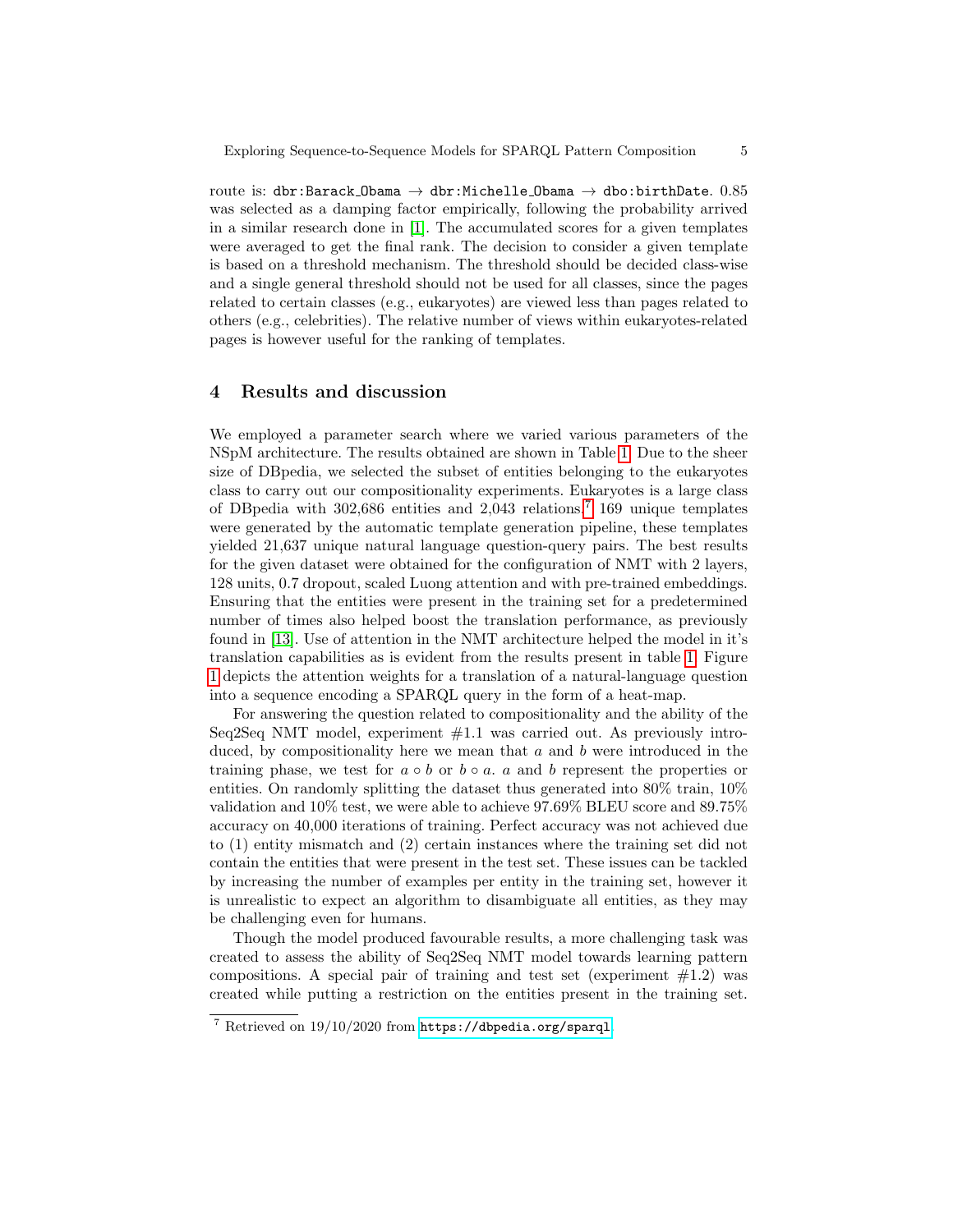# 6 Panchbhai et al.

<span id="page-5-0"></span>Table 1. Parameter search results. Each model configuration was run for at least 40,000 epochs. All options of the type column have the following meaning: (a) random splitting into 80% training, 10% validation, and 10% test sets; (b) ensuring same vocabulary of training and test sets; (c) frequency threshold ensured that the training set had a predetermined number of iterations of a given word to give the model ample opportunity to learn the word to be tested; (d) the restrictions of experiment  $#1.2$ were followed. Best BLEU and accuracy are given in percentage.

| $^{\#}$ |                |                |         |           | Type #Layers #Units Dropout Attention Emb. BestBLEU BestAcc. |          |      |         |
|---------|----------------|----------------|---------|-----------|--------------------------------------------------------------|----------|------|---------|
|         |                |                |         |           | Attention or no Attention                                    |          |      |         |
| 1.1     | $\mathbf{a}$   | $\overline{2}$ | 128     | $\rm 0.2$ | N <sub>o</sub>                                               | No       | 97.7 | 89.8    |
| $1.2\,$ | $\rm{a}$       | $\overline{2}$ | 128     | $\rm 0.2$ | Scaled Luong                                                 | No       | 97.5 | 88.0    |
| 1.3     | $_{\rm b,c,d}$ | $\overline{2}$ | 128     | $\rm 0.2$ | No                                                           | No       | 66.4 | 5.7     |
| 1.4     | $_{\rm b,c,d}$ | $\overline{2}$ | $128\,$ | $\rm 0.2$ | Scaled Luong                                                 | No       | 85.2 | 34.3    |
|         |                |                |         |           | Dropout                                                      |          |      |         |
| 2.1     | $_{\rm b,c,d}$ | $\overline{2}$ | 128     | 0.05      | Luong                                                        | No       | 58.0 | 0.0     |
| 2.2     | $_{\rm b,c,d}$ | $\overline{2}$ | 128     | 0.5       | Luong                                                        | No       | 86.0 | 40.9    |
| $2.3\,$ | $_{\rm b,c,d}$ | $\overline{2}$ | 128     | 0.7       | Luong                                                        | No       | 85.0 | 45.1    |
| 2.4     | $_{\rm b,c,d}$ | $\overline{2}$ | 128     | 0.9       | Luong                                                        | No       | 59.6 | $2.3\,$ |
|         |                |                |         |           | Attention type                                               |          |      |         |
| 3.1     | $_{\rm b,c,d}$ | $\overline{2}$ | 128     | 0.5       | Luong                                                        | No       | 76.7 | 9.1     |
| $3.2\,$ | $_{\rm b,c,d}$ | $\overline{2}$ | 128     | $0.5\,$   | Bahdanau                                                     | No       | 62.5 | 0.0     |
| $3.3\,$ | $_{\rm b,c,d}$ | $\overline{2}$ | 128     | 0.5       | Scaled Luong                                                 | No       | 86.0 | 40.9    |
|         |                |                |         |           | Number of Units                                              |          |      |         |
| 4.1     | $_{\rm b,c,d}$ | $\overline{2}$ | 256     | 0.5       | Scaled Luong                                                 | No       | 82.9 | 25.0    |
| 4.2     | $_{\rm b,c,d}$ | $\overline{2}$ | 512     | 0.5       | Scaled Luong                                                 | No       | 55.8 | 0.0     |
|         |                |                |         |           | Number of Layers                                             |          |      |         |
| 5.1     | $_{\rm b,c,d}$ | $\mathbf{1}$   | 128     | 0.7       | Scaled Luong                                                 | $\rm No$ | 1.0  | 0.0     |
| 5.2     | $_{\rm b,c,d}$ | 3              | 128     | 0.5       | Scaled Luong                                                 | No       | 58.7 | 0.0     |
| $5.3\,$ | $_{\rm b,c,d}$ | $\overline{2}$ | 128     | 0.5       | Scaled Luong                                                 | No       | 86.0 | 40.9    |
| $5.4\,$ | $_{\rm b,c,d}$ | $\overline{4}$ | 128     | 0.5       | Scaled Luong                                                 | No       | 63.0 | 0.0     |
|         |                |                |         |           | Pre-trained embeddings                                       |          |      |         |
| 6.1     | $_{\rm b,c,d}$ | $\overline{2}$ | 128     | 0.7       | Scaled Luong                                                 | Yes      | 93.0 | 63.0    |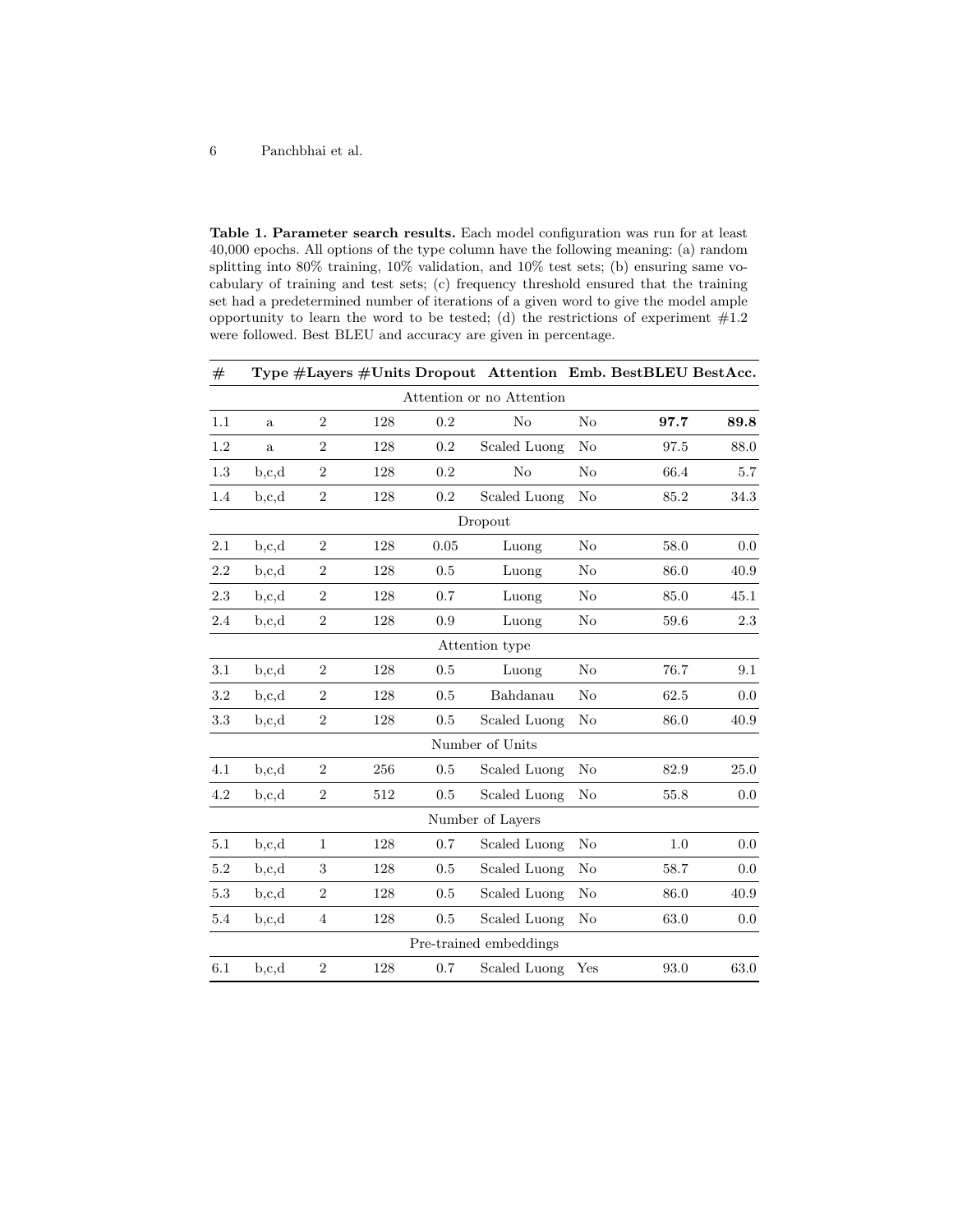In this regard, the training set could contain templates  $a, b, a \circ c, d \circ b$ , whereas the test set contained  $a \circ b, a, b, c, d$ . A property once introduced in given depth was not introduced there again in the training set; instead, it was added to the test set. These results are represented in the last row in Table [1.](#page-5-0) As can be seen, we obtained a BLEU score of 93% and accuracy of 63%. The results thus obtained tell us few very important things about the ability of the NMT model, as even with less amount of data per entity the NMT model was able to learn the structure of SPARQL query that needed to be generated. This shows the ability of Seq2Seq to adapt to complex language structure whenever necessary. On analysing the result, it was discovered that the low accuracy and high BLEU was again due to the entity mismatch that took place despite the model predicted the right structure of the queries. The model in the previous experiment was able to produce high accuracy merely because it had more opportunity to learn the given word and structure when compared to experiment 1.2.

While conducting these experiments, we were able to gauge the importance of various parameters which are an essential part of template generation and the NSpM model. The study carried out here and the results stated are limited to the particular ontology class of Eukaryotes. Although the generated system is not potent to answer questions beyond this class, later studies can train on more number of classes to address this problem. The ability of the model to handle more complex questions with varying template structure also needs to be explored.

# 5 Conclusion

This study suggested a way to generate templates automatically for the NSpM pipeline. An optimal configuration was also suggested based on the experiments conducted as part of the study. The results suggest that Seq2Seq NMT model holds the potential to learn pattern compositions. We plan on making the generated templates sound more human by integrating NLP paraphrasers and pretrained language models such as GPT [\[2\]](#page-6-2) and BERT [\[3\]](#page-6-3).

This work was partly carried out at the DBpedia Association and supported by Google through the Google Summer of Code 2019 programme.

## References

- <span id="page-6-1"></span>1. Brin, S., Page, L.: The anatomy of a large-scale hypertextual web search engine. Computer Networks and ISDN Systems  $30(1)$ ,  $107 - 117$  (1998), proceedings of the Seventh International World Wide Web Conference
- <span id="page-6-2"></span>2. Brown, T.B., et al.: Language models are few-shot learners (2020)
- <span id="page-6-3"></span>3. Devlin, J., Chang, M.W., Lee, K., Toutanova, K.: Bert: Pre-training of deep bidirectional transformers for language understanding. arXiv (2018)
- <span id="page-6-0"></span>4. Diefenbach, D., Singh, K., Maret, P.: Wdaqua-core0: A question answering component for the research community. In: Semantic Web Evaluation Challenge. pp. 84–89. Springer (2017)